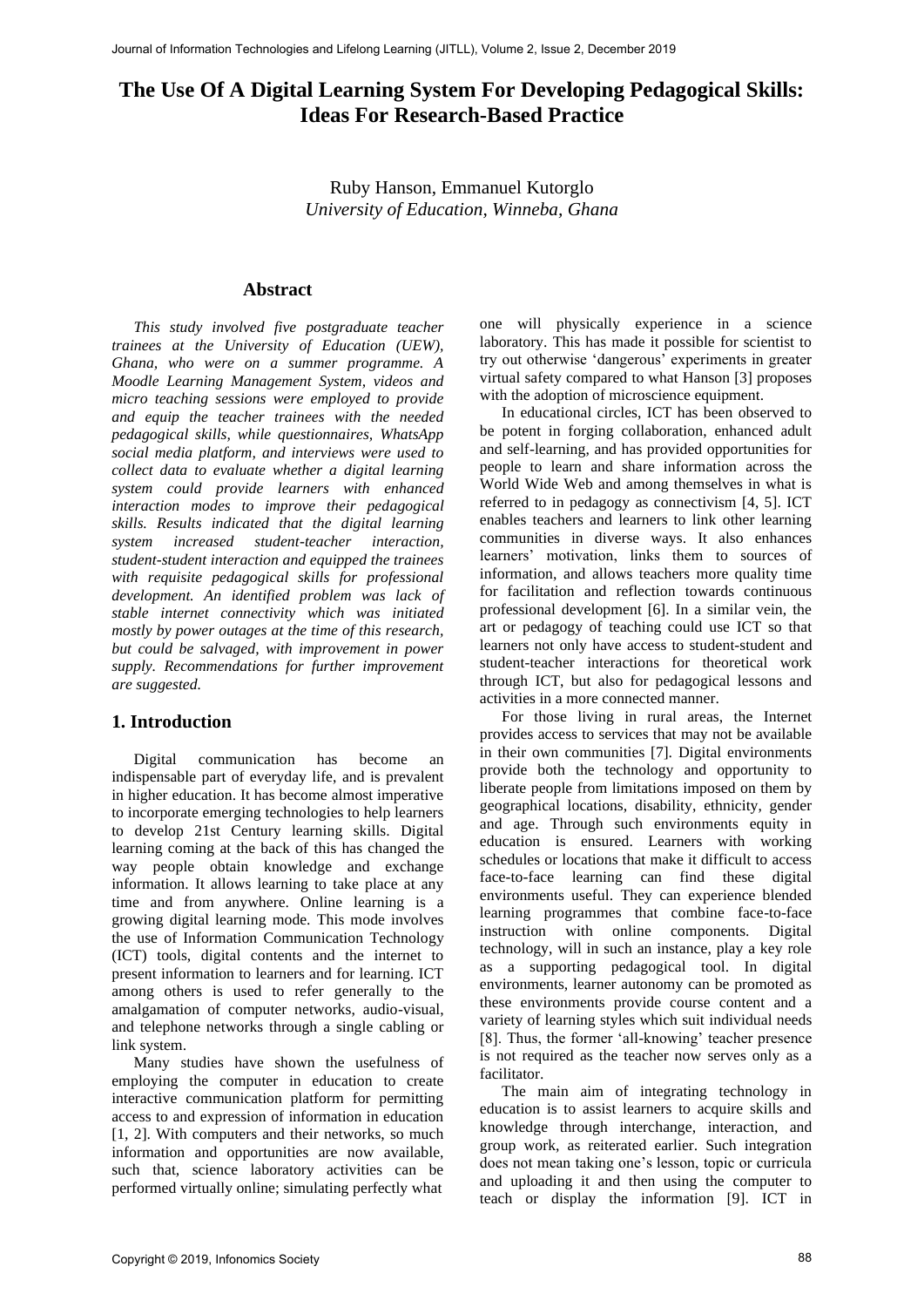education employs instructional methods such as simulations to enhance understanding of many conceptual and abstract phenomena. When used effectively, it engages learners in an exciting way so that learning becomes 'less burdensome'. It motivates and challenges learners' innate capabilities, so that knowledge construction can be based upon tested assumptions [3]. Students thus develop desired reflective, process and concept skills. ICT generally allows students the freedom to explore the wealth of knowledge online at their convenience, even if unguided. Teaching in an online environment requires a proactive paradigm shift for teachers and students alike. In this wise, designers have a responsibility to ensure successful paradigm shifts. They should consider skill requirements, rights and responsibilities of teachers and learners, as well as online conduct and etiquette, so that academic work can be carried out in a disciplined environment.

Integration of technology affords changes in pedagogy and content knowledge as teachers shift perspectives on what knowledge is valued and where the knowledge is obtained. It enables a focus on student-centred learning, with learners engaging in different tasks that are often inquiry-based rather than focused on a finite set of content points [10]. Furthermore, it empowers students and reforms their ideas about education [11], especially when they are exposed to, and encouraged to engage in solving eexamples in their own time and space. Such integration could be made for full online learning or hybrid (blended) learning.

Blended learning is an amalgamation of the traditional face-to-face learning and 'full' online learning. Blended learning acknowledges the teacher-presence as it would in the traditional classroom. Yet, it accommodates the presence of a teacher as a facilitator, as expected in online learning. During face-to-face sessions, some topics might warrant that the teacher takes the stage to direct the pace of learning as he or she provides what students need to know. Though not the best, teachercentred pedagogies might be adopted to make the achievement of curriculum objectives a reality. In a teacher-centred environment, a teacher equipped with requisite pedagogical skills is able to create and sustain an interactive classroom by acquiring a few basic ICT skills. Without coercion such a teacher is able to integrate e-learning in his lessons. It is for this reason and many more that this study sought to find out how ICT could be harnessed in the field of education, by particularly enabling prospective graduate teachers to acquire diverse pedagogical skills within a limited time frame of study.

E-examples [12] are developed by teachers to give students opportunities to practise and learn in active ways, through the use of internet so as to test their knowledge and thereby increase cognition. E-

examples, like e-mail or e-commerce, are examples of concepts, principles and learning ideas transmitted over the internet. Such examples of exercises allow for self-studies during and outside class as well. These e-exercises or e-examples can support active learning over a wide range as they expose students to variety of tests and learning formats. More interestingly, learners get immediate feedback. For teachers or facilitators, feedback is given in real or delayed time as desired. The maintenance cycle is short and distribution is easy. For teacher training institutions, e-teaching and learning appears to be an innovative and exciting way to change the face of teaching and learning.

The University of Education, Winneba, UEW, which is a teacher training institution, has moved the majority of its lessons onto the virtual learning environment via a Moodle platform so that lessons are now carried out in a hybrid fashion. Students go online to do their own learning and interact with their teachers via the Moodle platform and occasionally come to class for face-to-face sessions. The purpose of moving classes online was to cater for its large student-base; particularly its summer school and distance education students. For purposes of clarity, the 'summer school' or 'distance' learners are those students who attend school on Campus outside the usual regular school sessions, while the 'distance' learners are those students who are 'off-campus' learners and visit their lecturers on campus once a while (during weekends) for face-to-face sessions. The introduction of the hybrid lessons on Moodle was also intended to enhance student-centred activities, the application of technology, and to provide support to students on and off campus basically in their acquisition of content knowledge and theoretical pedagogical concepts. A critical analysis of the hybrid online courses indicated that undergraduate teacher trainees or prospective teachers in UEW did not benefit from the acquisition of practical pedagogical skills via the online course. There were no embedded videos or opportunities in course descriptions for learners to perform or study virtual pedagogical teaching skills so that they could get acquainted with diverse teaching strategies and their effects. Thus, it was important after this analysis to find ways of incorporating online courses that could cater for deficiencies in teaching practice and the subsequent acquisition of state-of-the-art pedagogical skills in a contemporary world.

Pedagogy is the science of organising, delivering and managing educational instructional content to learners [13]. In order to execute effective pedagogical skills in one's class as an initial or beginning teacher, one must be exposed to existing or possible practices in diverse environments. Based upon such an exposure, teachers imbibe such skills for practice and make renditions of them, even when they cannot create nouvelle pedagogies of their own.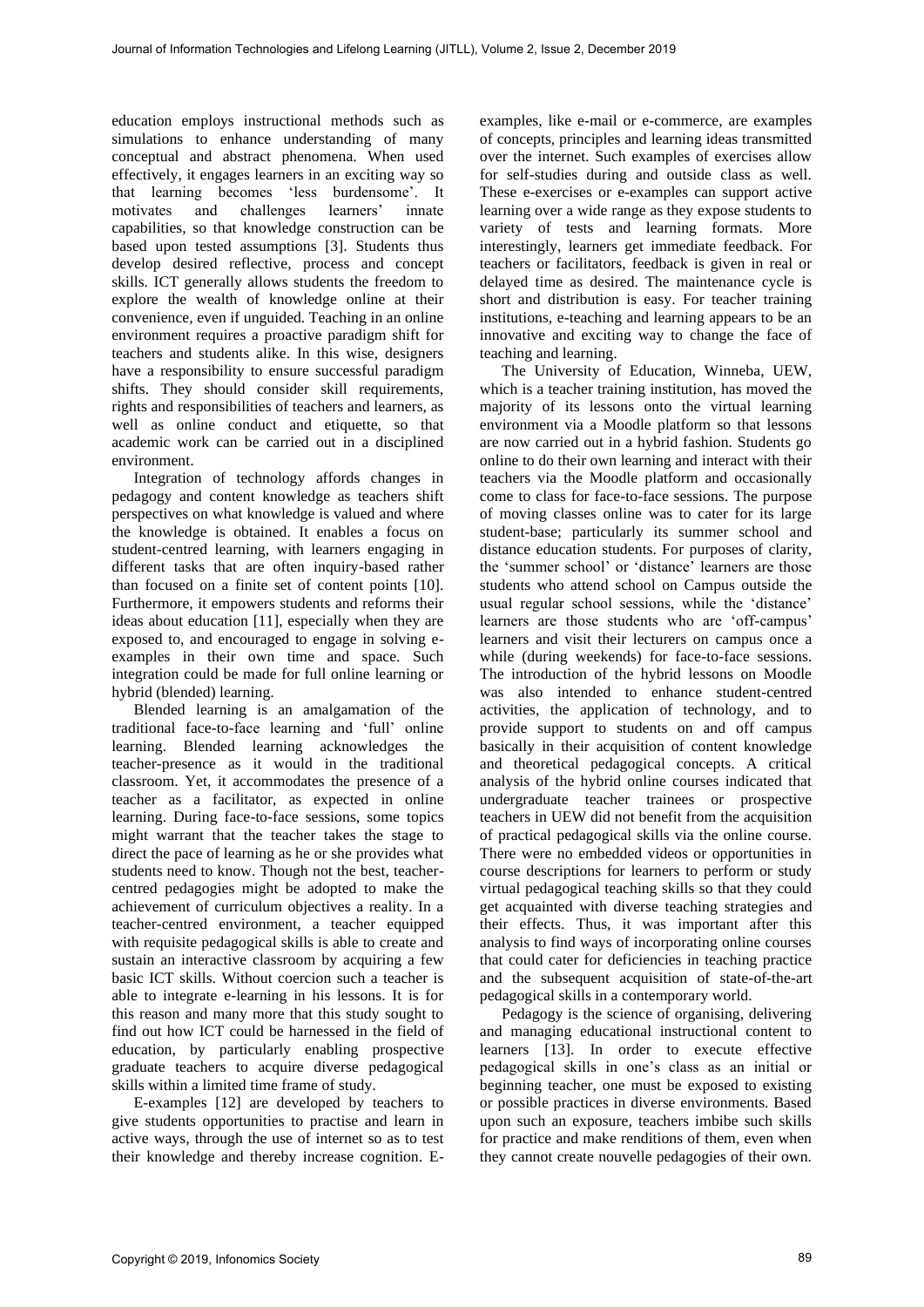Best teaching practices truly depend on one's own teaching pedagogies and acumen; thus, 'good' teachers are those who are able to use different teaching pedagogies to teach different categories of learners. This is what UEW strives to inculcate into its teacher trainees or initial teachers. More importantly, such a 'good' teacher is able to connect his acquired subject/discipline knowledge, available resources, students' prior knowledge and new content to be learned smoothly and effectively. Thus, to create such a 'good' teacher, a prospective teacher under training for the teaching profession must be exposed to good class management, how to manage other everyday classroom routines effectively, and other issues like the inclusion of equity and inclusivity, as well as the pros and cons of diverse pedagogies like the teacher-centred, learner-centred, learning-centred and new pedagogies that could arise. Through these and the use of technology, effective pedagogical skills would be cultivated by teacher trainees (herein also referred to as prospective teachers) [14].

## **2. Rationale**

A few studies have looked at how to integrate ICT into various disciplines to enhance economic benefits [15]. Others have assessed how to enhance conception through e-lab activities [16], while a handful of researchers have studied how to use ICT to improve academic achievement [17]. Some researchers have further assessed the development of ICT into the hybrid mode for innovative ways of teaching [3]. Part of the rationale behind this current study was to address the non-integration of the acquisition of pedagogical skills with ease in online courses and to see if participants who enroll on such online-integrated pedagogical practice classes could maximise their study and practice time through an online course. That is, it was also to address time constraints with practicum sessions, allow for the review of the entire postgraduate sandwich course content for GDSc 516, and make students have the convenience of working at home, as well as initiate independence in solving problems. It further sought to explore, design and evaluate the Moodle platform as a support tool for graduate sandwich students to improve on their pedagogical skills in the face of constraints in time and space.

Sandwich students are those who enrol in courses during the summer holidays, and outside the regular school session. This study was premised on the fact that collaborating and sharing experiences is important for professional development. Learning to teach, reflecting on one's own performance as well as that of others, and discussing them dispassionately, could enhance personal professional development and one's growth in their acquisition of pedagogical skills. Thus, synchronous and

asynchronous modes of presenting information to learners were adopted in the hybrid course that was developed.

## **2.1. Objectives**

1. To create a work environment on a digital learning platform for postgraduate teacher trainees who were pursuing a pedagogy programme.

2. To research into the prospects that the integration of ICT could offer the graduate learners.

3. To determine the extent to which the innovative Moodle platform could affect the teacher trainees' principles and practice of teaching and assessment?

4. To determine the impact of the integrated ICT on students' pedagogical skills development.

#### **2.2. Research questions**

1. How would the integration of ICT as a support tool act as a digital learning platform that would enhance the pedagogical skills of graduate teacher trainees?

2. What professional development would the integration of ICT offer the adult graduate pedagogy learners?

3. To what extent would the innovative tool (digital Moodle learning platform) improve on the trainees' principles and practice of teaching and assessment?

4. What would be the impact of the integrated ICT on students' pedagogical skills development?

## **2.3. Working hypothesis**

Open software is cheap, readily available, and flexible for self-tutoring in all environments. The model for designing the integration of ICT into the pedagogy course titled GDSc 516 (Principles and Practice of Teaching and Assessment of science at the Junior High School) was simple and sequenced. It allowed the designers to construct their e-content on an appropriate Learning Management System (LMS) to include resources and activities. The provision of academic and technical help was made a core need for each lesson. The Moodle platform was the researchers' choice of LMS as it was easy to use and could be easily accessed online. Besides the said, the Analyse, Design, Develop, Implement and Evaluate (ADDIE) instructional design for building instructional models and course content was employed [18].

## **3. Methodology**

The courseware had to accommodate all the required components for effective teacher training the cognitive, professional, and social aspects so the courseware was mapped against these components. It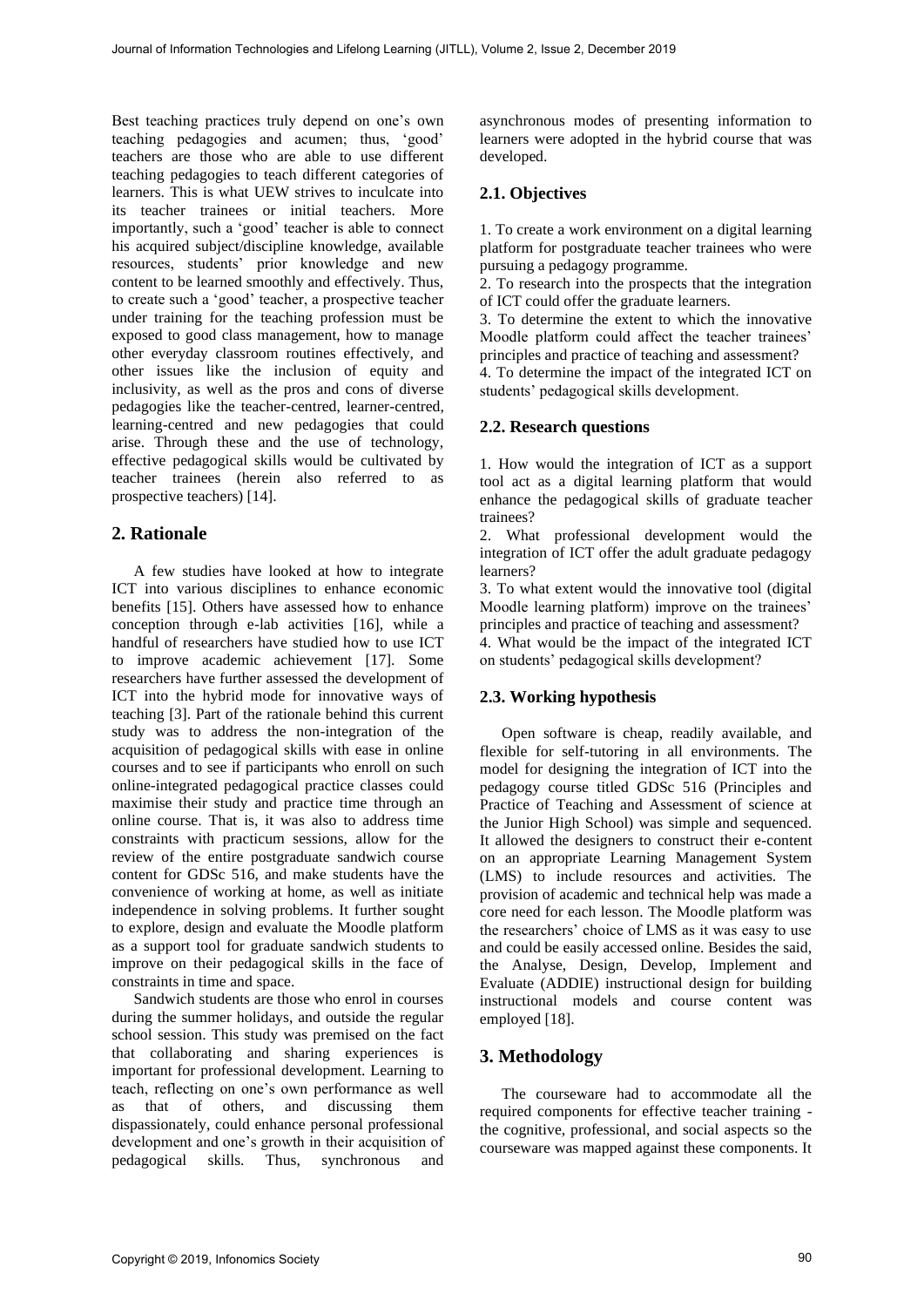was also to develop innovative, quality, interactive and engaging learning platforms that are based on national teaching standards, and to strengthen the teaching and learning process so as to produce holistic balanced graduates. To begin with, course manuals were analysed and developed (using the ADDIE model) as a pre-requisite to building the econtent/ lesson. The analysis phase of the integration of ICT to teach the acquisition of pedagogical skills was carried out the year before its current integration. Total available hours for the e-content were calculated and apportioned over teacher usagetime, students' expected usage-time, and collaborative activity time. This was to ensure that activities would be interactive as expected and not overloaded. Some of the activities that were embedded into the online courseware were threaded discussions in a form similar to a traditional classroom: chats, teacher lectures, videos, and reflective journals.

Lecture notes were also developed for the lessons. Web links and e-activities were embedded within the lessons and notes. Some of these were synchronous while others were asynchronous. Within all these activities, Gagne's nine events of instruction were followed to ensure that students' attention would be gained: they would be clearly informed about the objectives, present adequate stimulus to whet their appetite to read more or engage in the designed activities and above all enhance retention [19]. These nine events or principles were developed by Gagne, to enable teachers to present their lessons in a systematic and engaging manner. An in-built system recorded how often students visited the site. Activities that they turned in were assessed within the shortest possible time with comments, and posted through online back to them for improvement and encouragement. Through this iterative process the course content, instructional materials, and student learning were assessed by illuminative evaluation [18, 20].

After building the courseware a discussion session on how to interact with the website was organised for the five students before they began using the courseware. They were taught how to log on to the website, and edit their profile which was a requirement, upload/download images, videos and word documents and what the names of the various icons were that they were to use or engage with. These were necessary for the practical aspect of their course, where they were expected to make and upload short videos on the introduction, development and concluding parts of lessons and reflect on them. The students were expected to exchange videos of their personal teaching strategies, narrate innovations that were embedded and critique each other's videos; stating their observed strengths and weaknesses. Some of the specific activities and tools embedded in the courseware required the use of skype, videos, chats, or a reflective journal and WhatsApp.

Data obtained through open questionnaires and interviews from students was analysed descriptively into experiential themes in order to highlight the strengths and weaknesses of the integrated pedagogical skills that are to be acquired for future<br>adjustments. Students' responses that bore Students' responses that bore apparently similar ideas were put together under a theme that bore the common idea. This was done for all the obtained responses.

#### **4. Results**

The main aim of this study was to assess the potential of ICT in developing pedagogical skills and to present a framework for online development of practical teaching skills for professional development [20]. It was also to find out if the new learning environment would impact positively on the students' acquisition of the required principles and practice of teaching through the blended online course. Questionnaire, informal observations and informal classroom discussions with the students indicated that there were a few misgivings about the new learning e-environment as learners were more used to the traditional face-to-face mode of tuition. Two of them though had training in the use of computer for accessing information for academic work. Nonetheless, they did not make use of what they learned to search for course-related literature. None of the participants had any idea about learning management systems (LMS) though their institution had several undergraduate and a few graduate courses online. Thus, the LMS that had been adopted by UEW, the Moodle, was introduced to the students as the platform on which some of their course content would was built on.

Table 1 shows some of the observations that students made and reported on in their answers to questionnaire items

Table 1. Students' observations on the use of the Moodle platform in learning

|     | Students' positive opinions               | <b>Students' challenges</b>     |
|-----|-------------------------------------------|---------------------------------|
| 1.  | Increased engagement with course content  | Meeting timelines               |
| 2.  | Exposure to variety of learning materials | Inadequate ICT skills           |
| 3.  | ICT competence enhanced                   | Interruption in internet supply |
| 4.  | Vivid images increased conception         | No challenge identified         |
| 5.  | Collaboration was enhanced                | No challenge identified         |
| 6.  | Communication skills improved             | No challenge identified         |
| 7.  | Exposure to different pedagogical skills  | No challenge identified         |
| 8.  | Research skills enhanced                  | No challenge identified         |
| 9   | Enhanced reflection                       | No challenge identified         |
| 10. | Enhanced cognition                        | No challenge identified         |

From Table 1, it can be seen that students mostly provided positive feedback on their use of ICT as a tool to enhance their pedagogical skills. The positive opinions outweighed their challenges. However, one challenge that was beyond their control and that of the tutors was interruption in internet supply due to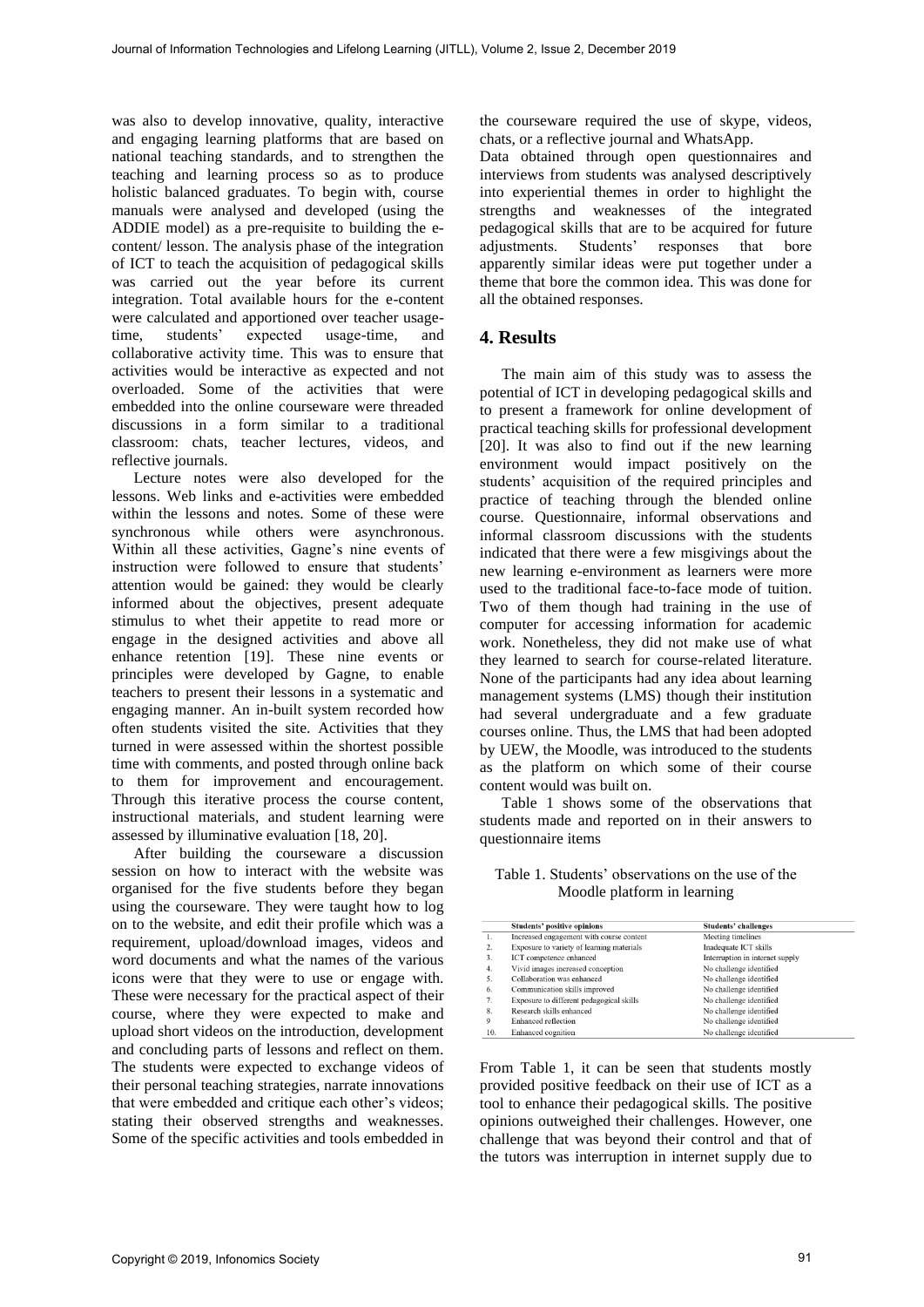power failure. It could have had an impact on their submission of assignments with timelines. Though one of the students was pessimistic about the success of the teaching and learning electronic platform (Moodle) for the course of study initially, he later came to appreciate its relevance in how it fostered collaboration and provided real time learning in one's own space and time at the end of the study. He was initially sceptical about how they could learn to develop pedagogical skills by watching other people teach in videos. He was familiar though with YouTube. These students expressed more positive and less sceptical views when questions similar to the questionnaire were posed. Two other students indicated that the e-learning mode helped them in acquiring more skills in the use of technology, while the remaining two were non-committal. One of the two non-committal students had lessons that were a mismatch between his philosophy and attested pedagogical skills. He clearly had difficulty in translating his prepared lessons into reality either in online video demonstrative practice or face-to-face practice. He had never had the chance to practice any teaching skills at all before enrolling on the course, he said. This might have accounted for his initial grave challenges. All the students, including the one who had initial grave challenges, admitted in an interview at the end of the course, with excitement, the fact that the e-learning platform had actually given them the opportunity to pursue their education in a less constrained environment. Their perspectives, as obtained from the interview are given below.

1. The digital platform created an environment free from constraints as iterated by Yang and Yenb [17] in a similar research.

2. Students intimated that the study materials were clear and concise [3].

3. Students had flexible work times; deadlines were met in accordance with the online schedule as there was a time count attached to tasks for tasks to be handed in. Beyond that time, the submission window would close so that no late submissions could be posted.

4. Students experience an amount of independence in their study and ownership of the course, as they also made vast contributions to daily activities and interacted adequately with the Moodle platform.

5. There was a sense of familiarity and easy access to the lecturer [11].

6. There was immediate response to challenges at all times

7. Lessons were more student-centred rather than teacher-centred [10].

8. They experienced a provision of diverse and rich experience [16].

9. Real time discussions were experienced without constraint [2].

10. Real time presentation of teaching skills was made possible without physically being present in class.

The above thematic deductions from students' feedback on the innovative way of helping them to acquire pedagogical skills in a more contemporary way demonstrate some of the advantages that the students gained from their engagement with the Moodle platform.

Further opinions from the interview sessions about the e-learning platform were:

1. It increased creativity.

2. It helped to incorporate new teaching strategies which could easily be analysed and altered with ease, if found to be inappropriate.

3. It gave a sense of ownership and increased their competence.

4. It also provided exposure to alternative assessments and presentation modes.

5. It increased the acquisition and demonstration of in-depth technological pedagogical skills.

6. In all, their expectations were largely met.

The few problems encountered by the participants were pedagogical and technical issues and not so much a content issue. That is, they displayed difficulty with pedagogical skills required for their introduction and closure of lessons and experienced a few technical hitches on the smooth and regular provision of internet by their internet service providers. They did not report on any technical challenges with their laptops and computers. One student was observed to have grave problems with the introduction of his lessons and employed inappropriate teaching strategies for most of his lessons when the practice teaching began. This student who had mismatched lessons and professed pedagogical skills advanced in his use of technology, and learned how to introduce, develop and close his lessons towards the end of the study period, through practice and watching other colleagues do so appropriately and innovatively online.

#### **5. Discussion**

This section unravels the benefits that the participants gained from assessing pedagogical models and skills online, and integrating them into their own lesson and assignments. It also discusses the possibilities of how prospective teachers who engaged in this study will carry these acquired technological pedagogical skills on into the future; demonstrating the translation and extension of learning. From the data gathered, it was evident that the principles and practices of teaching and learning could be developed and studied as an online course through proper needs assessment and design. Analysed responses from the questionnaires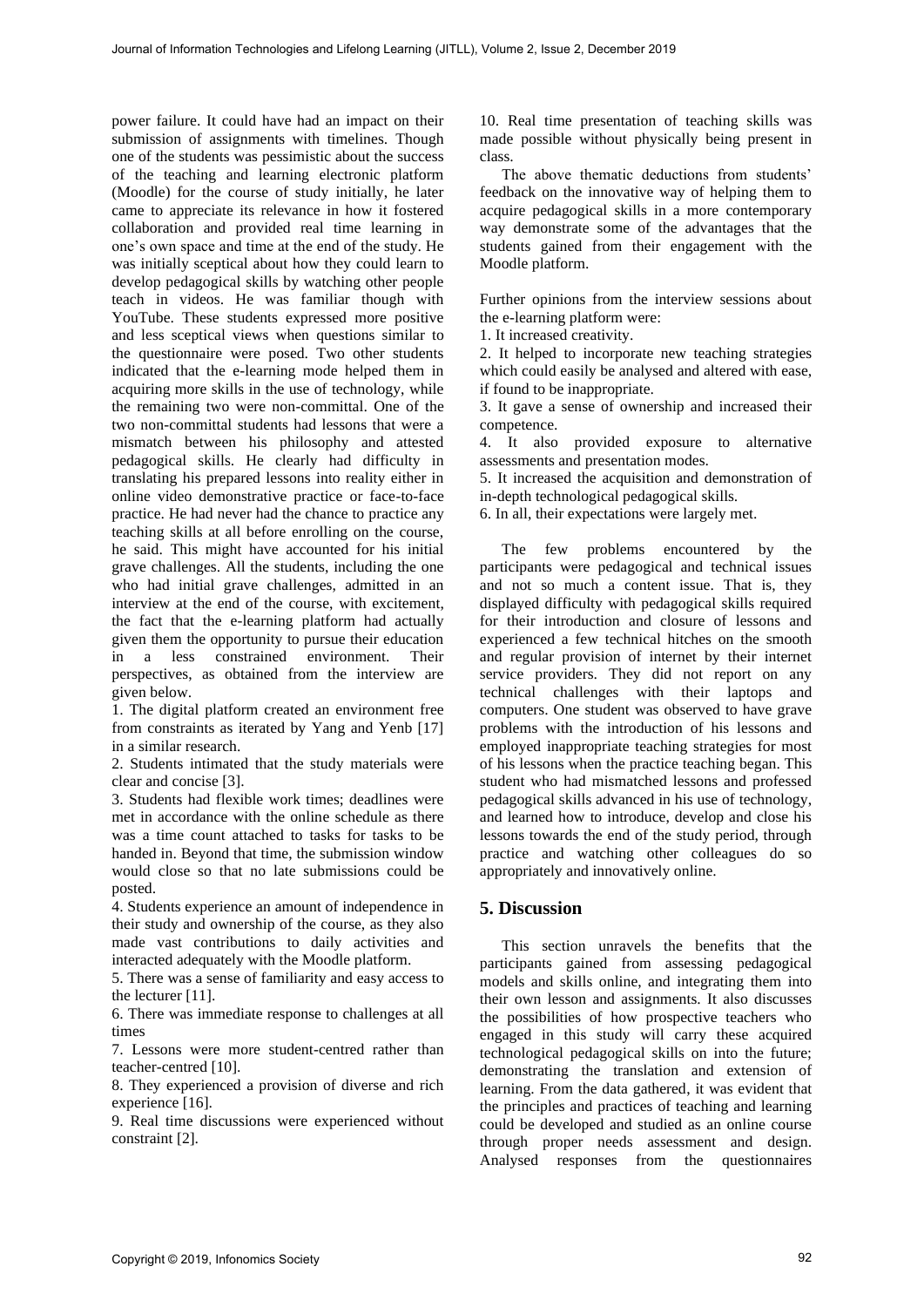indicated that teachers could purposefully produce videos of some of their own best teaching practices and make students watch them online in class so that they become aware of different teaching styles and best pedagogical practices. More importantly, videos of other colleague prospective teachers who have exhibited excellent teaching and management skills as well as those that had weaknesses could be analysed as projects by prospective teachers, so that they reflect on the diverse presentations and build their own best practical initial pedagogical skills.

In this current study, not only did the graduate students learn about engaging with an online platform, but also learned how to integrate technology into their lessons on Moodle or elearning platforms to facilitate the acquisition of needed pedagogical skills for their teaching careers. The platform availed an environment that students successfully engaged in online discussions about diverse methods of teaching, students' different learning styles, the uniqueness of each learning style, different teaching styles that could cater for such differences, equity and inclusivity, classroom management, assessment and many more as discussions were held through fora, chats, WhatsApp, sms and emails. Through the reflective online journals, the students could reflective on the strengths and weaknesses of the three variables of teaching and learning- the teacher, the student and resources or equipment and how to manage them for best results. From their own submissions in the interview sessions, the more they reflected on these key factors, the more they tended to understand the various characteristics of each of these and how they interacted intricately.

In order to ensure that pedagogical skills were gained in the practicum or practical sessions, one session for each student was thoroughly critiqued through analytical and reflective face-to-face sessions. After that each of the five students had to prepare and present three (5-minute) sessions of introductions to lessons, three (10-minute) sessions of lesson development and three (5-minute) concluding sessions for given topics. Furthermore, each student had to prepare two (30-minute) full lessons. In the full lessons, objectives were well written and achievable. Good instructional skills were developed, as observed from recorded videos. The display of appropriate instructional and communication skills from the videos showed the extent of professional development and the acquisition of these skills by the students. The researchers' assessments of these professional developments were corroborated by personal reflections and reflective comments from students. These interactive activities to assess the impact of teaching pedagogy through blended learning were mostly done online as students were more comfortable accessing it this way.

During the face-to-face sessions, the researchers commented on important skills that required improvement by each of the students. The digital platform allowed for many more presentations of lessons and acquisition of skills for professional development than would otherwise have been attained through face-to-face or on-presence interactions only. This observation augments what Yang and Yenb [17] also found in a study about students' perspectives of the use of e-learning in higher education, that more time was made available for discussions because students were able to execute their online tasks with ease and in relatively shorter times. A similar observation was made by Hanson [3] when micro chemistry activities were integrated into e-learning. Students in that study carried out more activities than they would have in the traditional mode, and therefore made higher cognitive gains. She noted that instructional support was necessary for managing student presentations and experimental reports which was doubled, as compared to the traditional mode. In the same vein, teacher trainees would require maximum support if pedagogical skills are to be learned and practised through virtual modes for such similar overt gains. This would eventually help them to develop professionally faster, as they sharpen their technological, content and pedagogical skills online. The students intimated in their interview sessions that the integrated pedagogical course and ICT in general presented many positive prospects for enhanced learning, class management and assessment. Not only did they acquire the desired pedagogical skills but had gained incidental learning and transferrable skills for lifelong learning. They emphasised that they had personally acquired skills to integrate ICT into their science teaching at the lower secondary level (junior high school), besides content knowledge. In addition, they acquired skills for academic writing, presentation, communication and collaboration. Other incidental skills that they stated they had developed were writing, editorial, video making, and photography skills. Students' opinions about the integrated pedagogical programme proved to be largely positive. According to Dikkers [10] the intersection of online and face-toface sessions in teacher training programmes could lead to professional development.

Students' responses to questionnaire and their opinions were found to be in line with what Hanson and Nsiah Asante [11] discovered when students' views were gathered about the integration of ICT into lessons. They attested to the benefits of dynamic visualisation, which is congruent with Herga's [2] study results. Integrating teaching and learning with technology draws learners' attention to important requirements in classroom lesson preparation and teaching, and motivates them to greater heights, as their sense of curiosity spurs them on. They added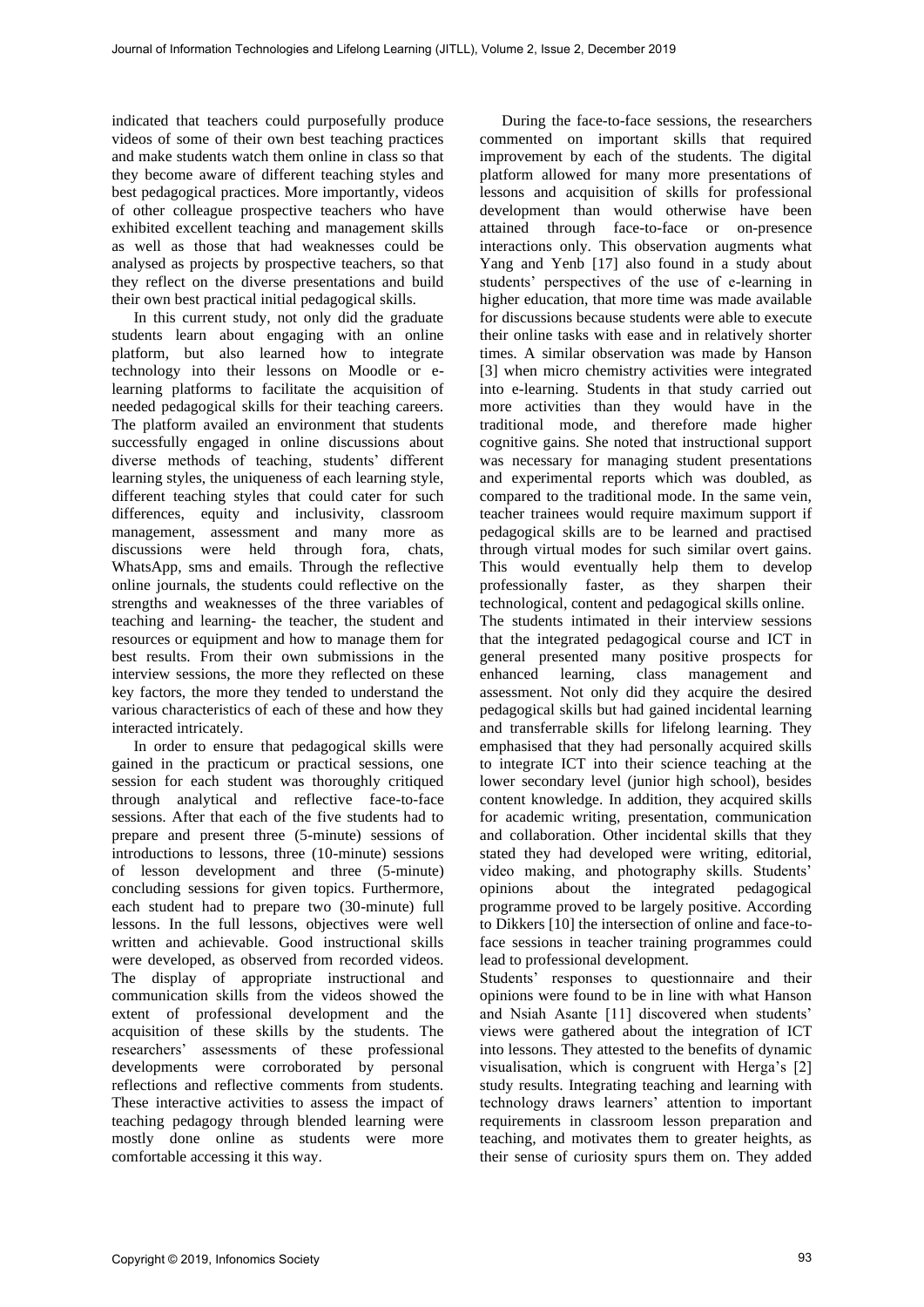that seeing their own recorded online teaching practice and demonstration of pedagogical skills enabled them to become more aware of their strengths and weaknesses. It enabled them to reflect on their actions better, which eventually led to the acquisition of better teaching practices. This activity helped them to develop their teaching skills continuously and professionally as their responses helped to improve the small learning group's engagements.

In their theory classes, the search for one concept, idea or terminology about literature related to the practices of teaching and learning, led them to use the computer regularly from one search page to another and so a lot of incidental learning was acquired, as opposed to what would ordinarily have been acquired without online technologies. The students learned to collaborate as they sought for and compared ideas through student-student interactive reflections.

One other important gain that was made in this study, but was subtle, was the vast volume of content, hands-on and minds-on, and pedagogical practice work that was made possible within the regular teaching period in the semester. This was made possible because students had to prepare videos of their teaching acumen out of class, share the videos and discuss them before coming to class for a whole-class discussion on their teaching practices and skills. Evidence of having engaged in such practices were assessed before the whole class discussions. This gave students the opportunity to work on their videos again for improvement and incorporate suggestions and other feedback from their colleagues before final presentation in a face-toface class. This meant that students had more practice and time for discussion for professional development, in addition to the regular sessions indicated on their departmental timetable. Very little of the regular tuition hours were used in preparing for students' live practice teaching. Besides, the preparatory periods that were needed for the changeover (transition) of one presenter of a lesson to the other became a thing of the past as the already captured video lessons were shown on a screen for discussion, critiquing and feedback without waste of time. In other words, the transition between one presentation of a student's lesson and the other occurred smoothly as they had all been practised and videoed out of the regular class session.

Altogether, students were able to gain learning skills such as video making critiquing, analysing, constructing, processing of information, the use of the computer for literary works and lifelong skills such as collaboration, tolerance, honesty and respect for one another. These are some of the very important skills that are required for successful continuous professional development.

## **6. Conclusion**

Findings from obtained data suggests that the use of digital educational technology improved among the researchers and students alike. The design focused on engaging students with each other, the content, the instructors, pedagogical skill practice and acquisition in a nouvelle way. The researchers, who already had ICT experience, improved on their expertise in designing and developing the e-course using instructional design principles. Knowledge in andragogy was an added benefit gained by the researchers, so that the learning needs of working adult category of learners could be provided for by them in their future teaching careers. The researchers' illuminative evaluation skills also improved as they worked with the students, observed them and assessed the development, use and unobtrusive impact of an e-course tool within its operational milieu.

The integration of ICT as a learning support tool enhanced the students' learning of computer skills, the course content, as well as pedagogical skills. It was clear by the end of the study session that almost all the students had developed professional teaching skills, since they learned many ethical values of professional teachers that they were hitherto not aware of. To a large extent, the videos that they made and watched in class improved their personal and group practical skills. The students furthermore developed research skills and better conceptual models of many pedagogical skills which helped to improve their technological pedagogical content knowledge for professional growth. The dedication of the researchers was one important factor that saw the completion of this study to the end. It could therefore be concluded that the integration of ICT into teacher training courses, such as GDSc 516, to enable the development of pedagogical skills for professional growth is feasible and most beneficial as it saves teaching time and allows for more practice than could otherwise have been possible in a traditional face-to-face class. Besides, it enables prospective teachers under training to develop several learning skills for continuous professional development.

## **7. References**

[1] J. R. Hartley, "Learning from computer-based learning in science," Studies in Science Education, vol. 15, no. 1, pp. 55-76, 1988.

[2] N. R. Herga, "Virtual laboratory in the role of dynamic visualisation for better understanding of chemistry in primary school," Eurasia Journal of Mathematics, Science & Technology Education, vol. 12, no. 3, pp. 593-608, 2016.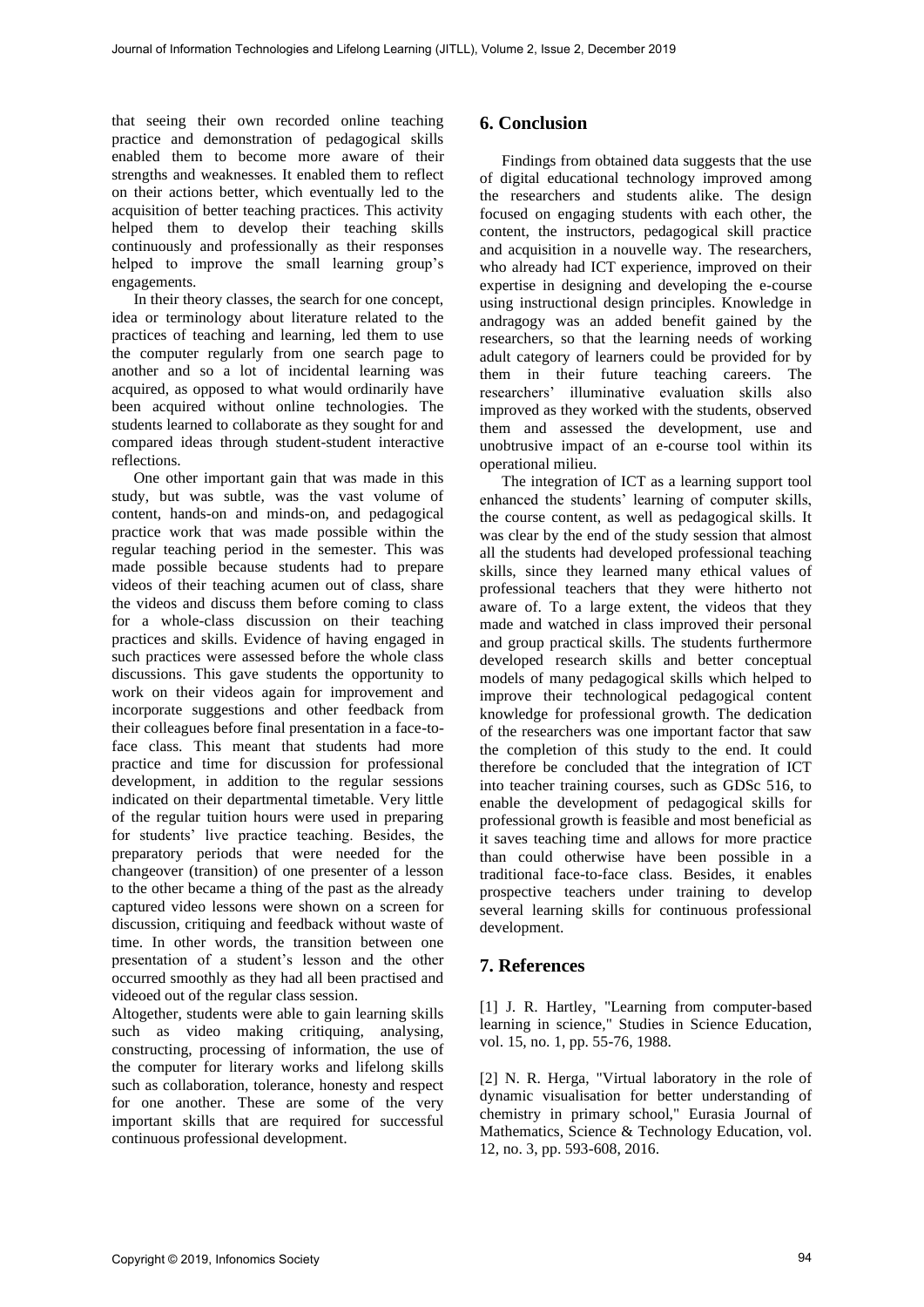[3] R. Hanson, "The impact and challenges of integrating micro chemistry experiments into e-<br>learning," International Journal for Cross-International Journal for Cross-Disciplinary Subjects in Education, vol. Special Issue 4, no. 1, pp. 1884-1892, 2014.

[4] J. Rowley and R. Hartley, Organising knowledge: An introduction to managing access to information, Burlington, VT, USA: Ashgate Publishing Limited, 2008.

[5] G. Salmon, E-moderating: The key to teaching and learning online, London: Kagan Paga, 2002.

[6] M. D. Roblyer, J. Edwards and M. A. Havrilule, Integrating educational technology into teaching, 4th ed., Upper saddle River, N J. USA: Prentice hall, 2004.

[7] J. Nsiah-Asante and R. Hanson, "ICT in distance education," in International Teacher Education Conference (ITEC 2017), Harvard University, Boston, Massachussetts, 2017.

[8] S. Yang, "Context aware ubiquitos learning environment for peer to peer collaborative learning," Educational Technology and Society, vol. 9, no. 1, pp. 188-201, 2006.

[9] Q. Wang and H. L. Woo, "Systematic planning for ICT integration in topic learning," Educational Technology and Society, vol. 10, no. 1, pp. 148-156, 2007.

[10] A. G. Dikkers, "The intersection of online and face-to-face teaching: Implications for virtual schoolteacher practice and professional development," Journal of Research on Technology in Education, vol. 47, no. 3, pp. 139-156, 2015.

[11] R. Hanson and J. Nsiah Asante, "An exploration of experiences in using the hybrid Moodle approach in the delivery and learning situations at the University of Education, Winneba, Ghana," Journal of Education and Practice, vol. 5, no. 12, pp. 18-23, 2014.

[12] Houghton Mifflin Company, The new dictionary of cultural literacy, NY, USA: Mifflin Company, 2005.

[13] B. N. Ireri, E. I. Omwenga, R. Oboko and R. Wario, "Developing pedagogical skills for teachers: A learner-centred approach for technology supported instructions," in Handbook of research on learner centered pedagogy in teacher education and professional development, J. Keengwe and G. Onchwari, Eds., North Dakota, IGI Global Publishers, 2017, pp. 128-144.

[14] M. A. Amusan, "Cultivating effective pedagogical skills in in-service teachers: The role of some teacher variables," Journal of the International Society for Teacher Education, vol. 20, no. 1, pp. 83- 89, 2016.

[15] A. Matei and C. Vrabie, "E-learning platforms supporting the educational effectiveness of distance learning programme: A comparative study in administrative science," Procedis-social and Behavioural Sciences, pp. 526-530, 2013.

[16] R. Hanson, V. Antwi and G. Ayim, "The potential of integrating ICT into the teaching and learning of chemical bonds in senior high schools in Ghana- A case study," International Journal of Scientific Research in Science and Technology, vol. 3, no. 3, pp. 198-210, 3017.

[17] J.-Y. Yang and Y.-C. Yenb, "College students' perspectives of E-learning system use in high education," Asian Journal of Education and Training, vol. 2, no. 2, pp. 53-62, 2016.

[18] R. M. Branch, Instructional design: The ADDIE model, New York: Springer, 2009.

[19] R. Gagne, L. Briggs and W. Wagner, Principles of instructional design, 4th ed., Fort Worth, TX: HBJ College Publishers, 1992.

[20] D. L. Kirkpatrick, Evaluating training programs: The four levels, San Francisco: Berret-Koehler, 1994.

Appendix A: Student questionnaire

Your responses to this questionnaire are to help us to improve on the SCB 516 course for teaching and learning integrated science in Junior high schools.

1.Did you have any prior training in accessing the computer?

If yes, were you able to use that knowledge to access required literature for this course and perhaps other courses?

2. Have you been trained in the use of Moodle to learn?

If yes, for how long?